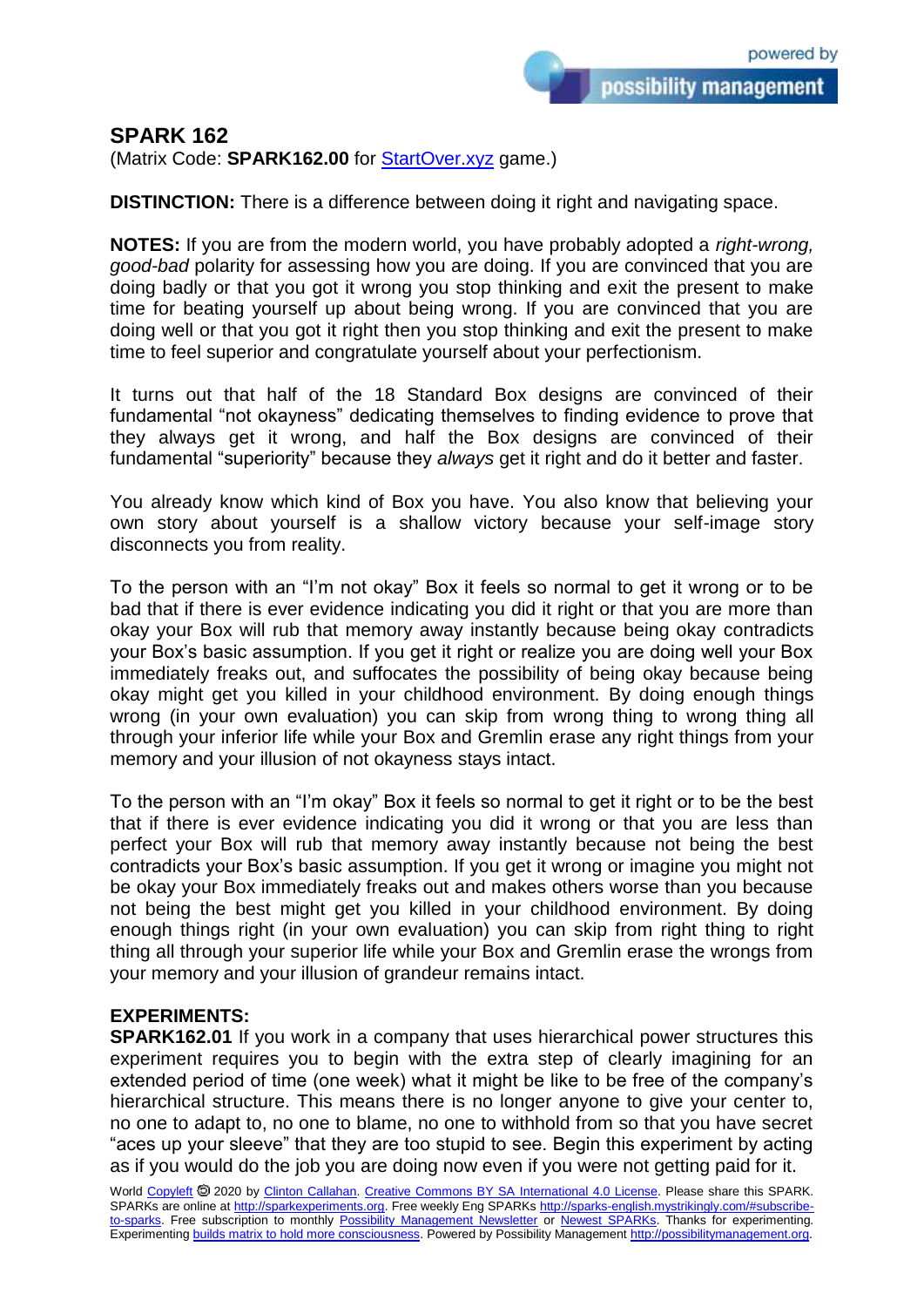The hierarchy is gone. By shifting into regarding each person in your world as an equal, neither better nor worse than you, you exit the *dominate or be dominated* pyramid. You no longer need to assert the Western culture fear-based belief: *my culture is better than your culture if we can kill you*. You are suddenly equal to every other human being on Earth, free of the fear of needing to possess the one right and best solution to your life. You get to enter the experience of having no positive or negative opinion about yourself. You are free to go forward unchallenged.

The experiment is to absolutely set aside the question of whether or not you are the worst or the best for the next 5 days. Fiercely don't care about it. Who are you if you are not being right or wrong? What kind of self-image can you compare yourself to if there are no judgmental voices criticizing every thought, word, and deed?

Start now. Click you "clicker" and establish a small energetic cube of "now" that is exactly where you are. You stand and breathe in it. This is your space. You will know you are succeeding when you can't tell if you are right or wrong, doing it badly or with amazing elegance. This cube of space has a "now" that is too small to contain any personal opinions of how well you are doing, how well you are being.

Then try an action. Anything, for example, read this SPARK, scratch your head, walk somewhere, look for someone, or make a decision about what to do next and with whom. Are you doing the action well enough or bad enough to match your Box's standards? You don't know. It isn't that the question has stopped mattering to you, but that this opinion of whether or not you are doing it right is too big and heavy to fit into your small "here and now" navigation space.

You have just shifted from dominating yourself and others with blame or praise to navigating space. You're going to do this for 5 solid days and nights.

How do you navigate space? No one can know. Space is empty. Navigating space comes from not knowing. If you function from knowing you are not in space, you are in knowing. You already know what you know so it is no longer useful for navigating space because you already know it. You best navigate space when you are yourself a space of not knowing. What are you if you are not contaminated by all of your knowing? You are a presence. An attention. A Being with linear and nonlinear possibilities.

Being right (or wrong) depends on controlling and dominating others using a patriarchal power structure to assure that your worldview prevails.

Navigating space involves an entirely different skillset which applies both assertive (initiated adult masculine) and receptive (initiated adult feminine) forces.

Space-navigation emerges from principles of *Inclusion* (which means you are *never* the best) and *Evolution* (which means over and over again you *will* be wrong). Nonlinear space-navigation is ideal for circular or galaxical power-flow structures rather than for a pyramidal structure, and makes use of diverse group intelligences rather than doing whatever it takes to force the masses to submit to top-down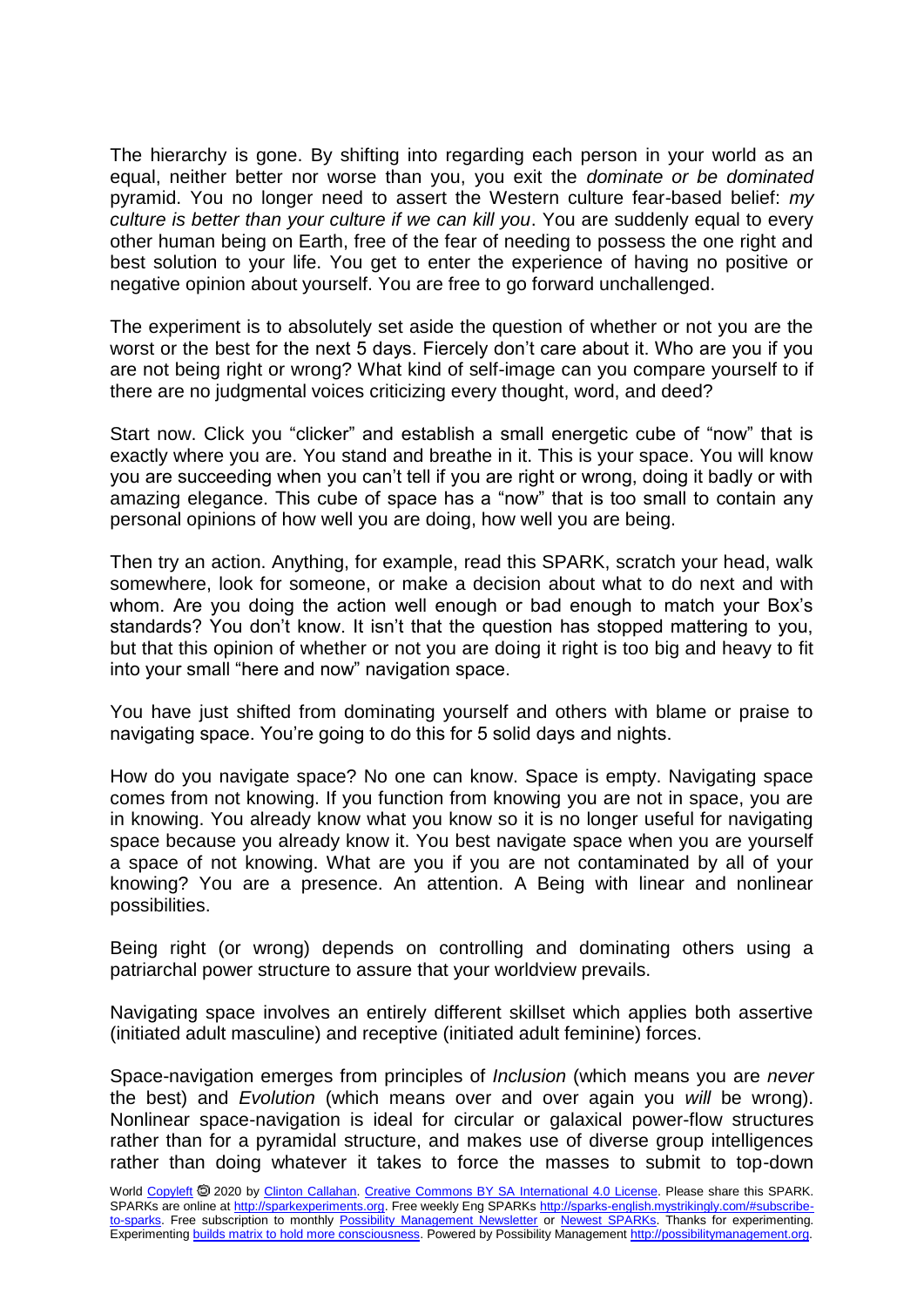decisions. Nonlinear space-navigation also includes an added dimension of serving something greater than the self-centered and often fear-based plans of the overseer.

In nonlinear space-navigation you naturally tap into many possible solutions. The *coin-of-the-realm* shifts from power and possessions to conscious evolution, giving birth to an entirely different gameworld.

For these 5 days, whenever you go through a doorway and whenever you encounter another creature, including dogs, birds, cats, fish, insects, and people, remember that you are navigating a space. A space is a defined volume of field attention where you take responsibility for the level of responsibility being taken. By holding and navigating a space you can dedicate the space to serving conscious purposes such as Love, Possibility, High Level Fun, Clarity, and Initiation (Bright Principles).

Wake up at each new room you enter and every encounter and take it as an opportunity to practice navigating space. Navigating space is the combined set of skills that allows you to voyage with a group of people from one space with one set of possibilities to another space with a different set of possibilities. Navigating space requires a space, a navigator, and a crew – the crew being everyone in the space alert enough to connect with you.

More than one navigator can navigate the same space at the same time if they have the same purpose. By taking radical responsibility for navigating each space you are in you will immediately notice the purposes and manner by which other people mostly unconsciously hold and navigate spaces. This is an eye-opening shift of perspective. Let your eyes (and heart, mind, and Being) be opened by what you notice, even if it is shocking, scary, or confusing.

Try to avoid a conflict of purpose with other space navigators. Instead figure out nonlinear navigation techniques to shift the people into another space where the conflict no longer exists. Such techniques include: keeping your Gremlin's left rear paw extended out the back of any space you are in and then whenever necessary grabbing onto something and pulling anyone who is in contact with you into the next space, going nonlinear, monkeywrenching gameworlds, making a crack in certainty, using segway phrases, greeting the presiding light or shadow guardian of the space, making right angle turns at light speed, whiz-banging, naming entities, going up the elevator and provide reciprocal feeding with higher beings, painting doorways, moving through walls, calling home, and so on. (These can be learned in Possibility Labs.)

Empower your crew to communicate with you and each other about whatever arises for them. This makes optimal use of the intellectual capital and group genius.

A voyage lasts as long as the meeting lasts, and can explore numerous chambers in the great labyrinth of spaces. Every space is connected to every other space, which means you can get to anywhere from here. When bringing each voyage to an end make sure your crew can re-enter the local reality gently by decompressing to the surrounding ethnospheric pressure. Retain the integrity and presence-of-mind to